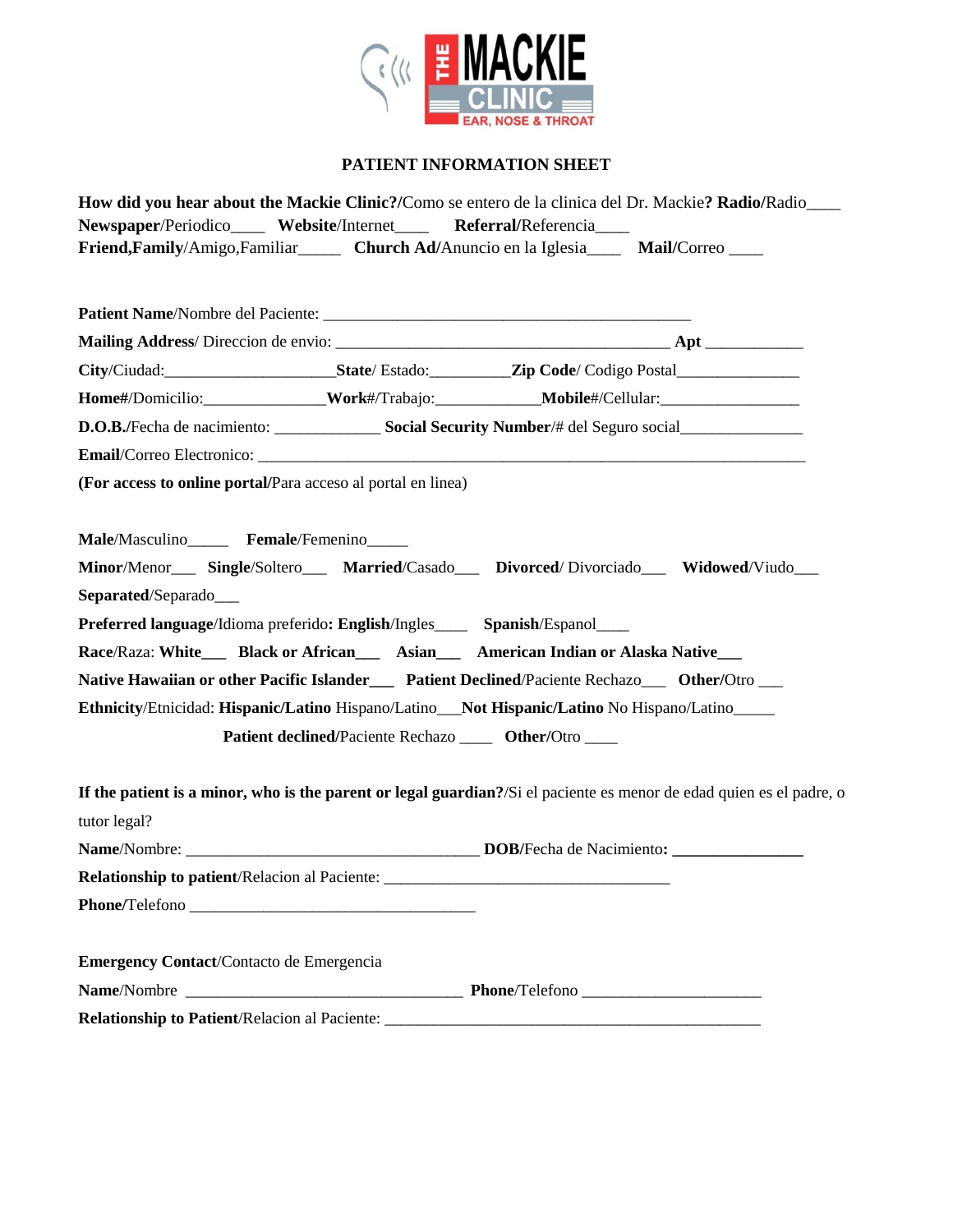| Primary Insurance Information/<br>Informacion del Primer Seguro | Secondary Insurance Information/<br>Informacion del Segundo Seguro |
|-----------------------------------------------------------------|--------------------------------------------------------------------|
| <b>Insurance Company/Nombre del Seguro</b>                      | <b>Insurance Company/Nombre del Seguro</b>                         |
| Name of Policy Holder/Nombre del Asegurado                      | Name of Policy Holder/Nombre del Asegurado                         |
| <b>Address/Direccion</b>                                        | <b>Address/Direccion</b>                                           |
|                                                                 |                                                                    |
| OR/O<br>$\square$ Same as patient/Igual al paciente             | OR/O<br>$\square$ Same as patient/Igual al paciente                |
| Relationship/Relacion                                           | Relationship/Relacion                                              |
| <b>DOB/Fecha de Nacimiento</b>                                  | <b>DOB/Fecha de Nacimiento</b>                                     |
|                                                                 |                                                                    |

#### **AUTHORIZATION AND RELEASE**

I authorize the release of any confidential information regarding the diagnosis and the medical records of any treatment or examination of me or my child to my insurance company and/or any other medical provider deemed necessary by the physician. I voluntarily request Dr. Mackie, as my physician, and such associates, technical assistants and other healthcare providers as they may deem necessary, to treat my condition, I hereby assign any medical benefits to Dr. Mackie for services rendered to me and I will be responsible for any amount due to Dr. Mackie that is not paid by my insurance company. I understand that some insurance companies have special requirements and those services such as lab work, hospitalization, audiology services and supplies may not be covered by my plan but are my financial responsibility. I understand that if I do not have insurance and Dr. Mackie accepts me as a private pay patient, I will be responsible for paying for any services I receive at the time of service.

| Signature                               | Date |  |
|-----------------------------------------|------|--|
|                                         |      |  |
| If not patient, relationship to patient |      |  |

#### **AUTORIZACION Y PERMISO**

Autorizo la divulgación de cualquier información confidencial relacionada con el diagnóstico y los registros médicos de cualquier tratamiento o examen de mí o de mi hijo/a a mi compañía de seguros y/o a cualquier otro proveedor médico que el médico considere necesario. Yo voluntariamente solicito al Dr. Mackie, como mi médico, asociados, asistentes técnicos y otros proveedores de cuidado de la salud tratar mi condición, como ellos lo consideren necesario. Por la presente asigno cualquier beneficio médico al Dr. Mackie por los servicios que me han prestado. Entiendo que seré responsable de cualquier cantidad debida al Dr. Mackie que no sea pagada por mi compañía de seguros. Entiendo que algunas compañías de seguros tienen requisitos especiales y que los servicios tales como laboratorios, hospitalizaciones, y servicios de audiología pueden no estar cubiertos por mi seguro, pero son mi responsabilidad. Entiendo que si no tengo seguro y el Dr. Mackie me acepta como paciente, seré responsable de pagar por los servicios que reciba en el momento de servicio.

**Firma \_\_\_\_\_\_\_\_\_\_\_\_\_\_\_\_\_\_\_\_\_\_\_\_\_\_\_\_\_\_\_\_\_\_\_\_\_\_\_\_\_\_\_\_ Fecha \_\_\_\_\_\_\_\_\_\_\_\_\_\_\_\_\_\_\_\_\_\_\_\_\_**

**Si no es el Paciente, relacion al Paciente \_\_\_\_\_\_\_\_\_\_\_\_\_\_\_\_\_\_\_\_\_\_\_\_\_**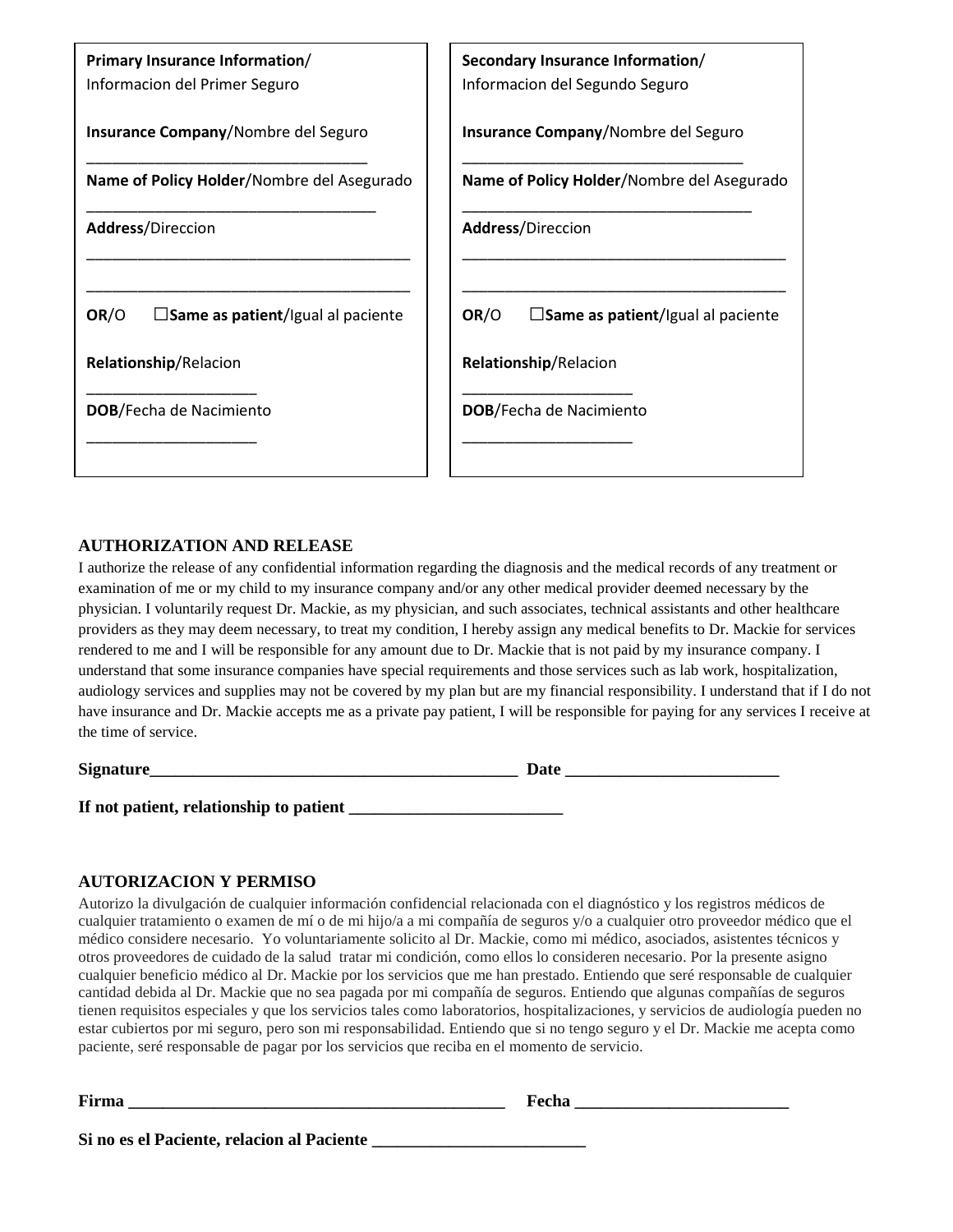

| <b>Patient Name:</b> | DOB: | Date: |
|----------------------|------|-------|
|                      |      |       |

- 1. **Preferred Pharmacy:please provide name, address, and phone #/** Farmacia de Preferencia:porfavor apunte el nombre, direccion y # de telefono.
- 2. **List ALL allergies to medications below. If none, please write NONE.**/ Anote todas las alergias a medicamentos.
- 3. **List ALL current medications you are taking. Include doses, directions, and prescribing doctor.**/ Anote todos los medicamentos que este tomando actualmente. Incluya dosis, instrucciones, y medico que receto.

- 4. **Surgical History: Please list all surgeries below and year of the surgery.**/ Historia Quirurgica: Anote cirugias previas, incluya año de la cirugia.
- 5. **List ALL medical conditions you have below (i.e. diabetes, blood pressure, cancer…)/** Anote TODAS las condiciones medicas (por ejemplo, diabetes, alta presion, cancer…)
- 6. **Smoking History/**Historia de tabaquismo: **Never smoked/** Nunca fumo Smoked x\_\_\_\_ years. Quit (year) \_\_\_\_\_\_ / Fumo x\_\_\_años. Dejo de fumar (año) \_\_\_\_\_ **Currently Smoke \_\_\_\_\_ packs/weekly x\_\_\_\_\_ years./** Actualmente fuma \_\_\_\_ cajetillas/semanal x\_\_\_\_\_ años **Chew tobacco: YES/NO** / Mastica tabaco: SI/NO
- 7. Alcohol Consumption/Consumo de alcohol: **None**/No toma **Drinks\_\_\_\_\_\_ beverages \_\_\_\_\_\_ x monthly./** Toma \_\_\_\_\_\_ bebidas \_\_\_\_\_\_ x al mes.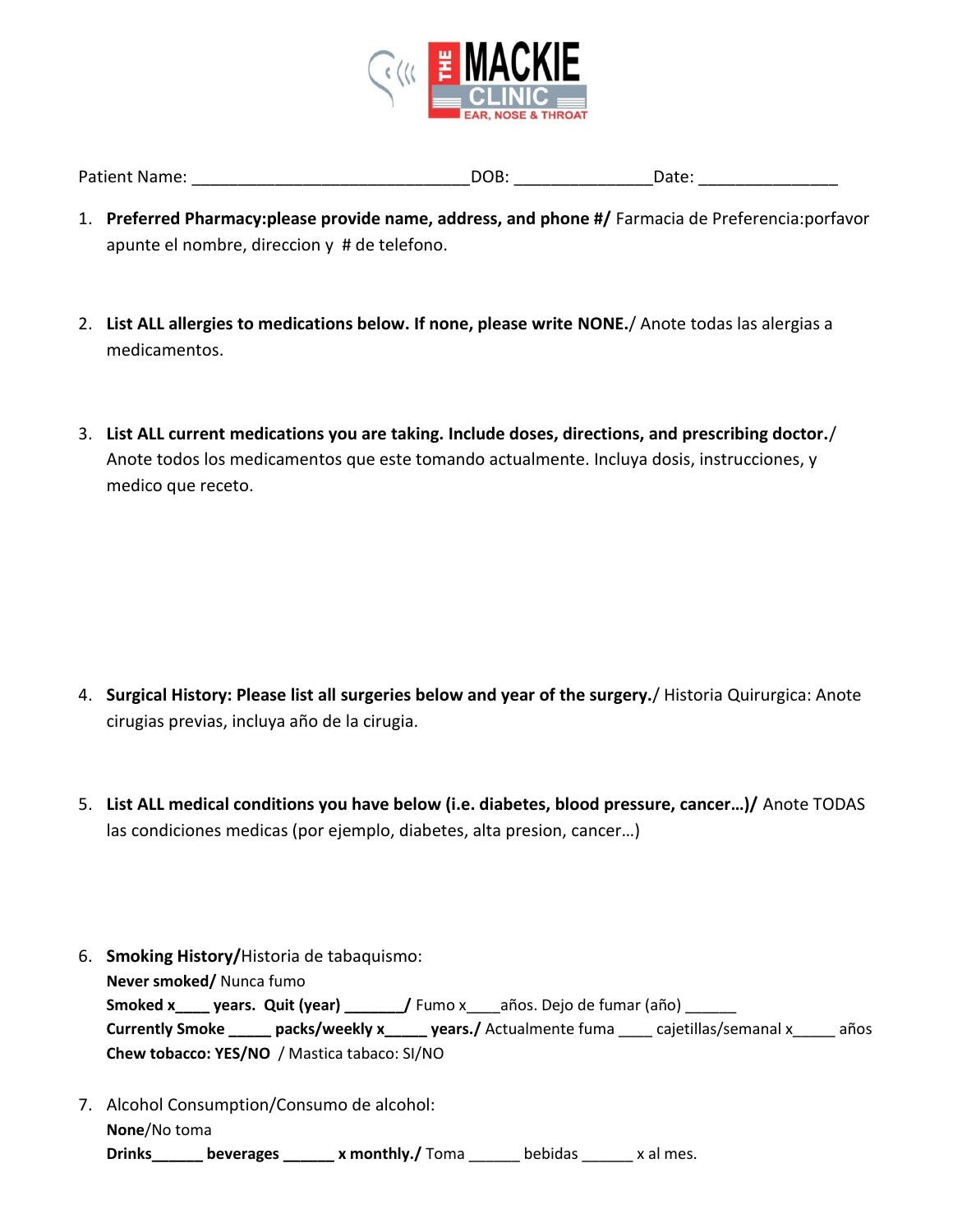- 8. **Family History: List any medical conditions of family members./** Historial familiar: anote cualquier condicion medical de los miembros de la familia.
- 9. **What is the reason for your visit today?/** Cual es la razon de su visita hoy?
- 10. **Are you having any of the following symptoms? Please circle all that apply.**/Que sintomas se presentan? Marque todo lo que corresponda.

| Clearing of throat/<br>Desmonte de garganta         | Cough with phlegm/<br>Tos con flema     | Difficulty swallowing/<br>Dificultad para tragar | Ear Drainage/<br>Drenaje del Oido        |
|-----------------------------------------------------|-----------------------------------------|--------------------------------------------------|------------------------------------------|
| Dry Cough/Tos seca                                  | Dizziness/Mareos                        | <b>Facial Pain/Dolor facial</b>                  | Ear Pain/Dolor de<br>Oido                |
| Ear Fullness/Oido Tapado                            | Headaches/                              | Hearing Loss/                                    | Hoarseness/                              |
|                                                     | Dolores de Cabeza                       | Perdida de audicion                              | Voz Ronca                                |
| Itchy/watery eyes/                                  | Jaw Pain/                               | Lump in throat/                                  | Nasal Bleeding/                          |
| Comezon o ojos llorosos                             | Dolor de Quijada                        | Bultos en cuello/garganta                        | Sangrado Nasal                           |
| <b>Nasal Congestion/</b><br><b>Congestion Nasal</b> | Neck Mass/<br>Bulto en el cuello        | Post Nasal Drip/<br>Goteo Nasal                  | Ringing in ears/<br>Zumbido en los oidos |
| <b>Runny Nose/</b><br><b>Escurrimiento Nasal</b>    | Sinus Pressure/<br><b>Presion Nasal</b> | Skin Rashes/<br>Ronchas en la piel               | Sore throat/<br>Dolor de garganta        |
| <b>Snoring/Ronguidos</b>                            | Sneezing/Estornudo                      | Other/Otro:                                      |                                          |

- 11. **How long have you had these symptoms?/** Cuanto tiempo ha tenido los sintomas?
- 12. **List ALL the medications you have taken for these symptoms (steroids, antibiotics, antihistamines, & nasal sprays). Please include date of treatment./** Anote todos los medicamentos que ha tomado para estos sintomas (esteroides, antibioticos, antihistaminicos, aerosoles nasals). Porfavor incluya la fecha del tratamiento.
- 13. **Have you had any imaging studies done for these symptoms? If so, what imaging was done, when, and where?./**Se ha hecho estudios para estos sintomas? Si es asi, que examen fue realizado, cuando y donde?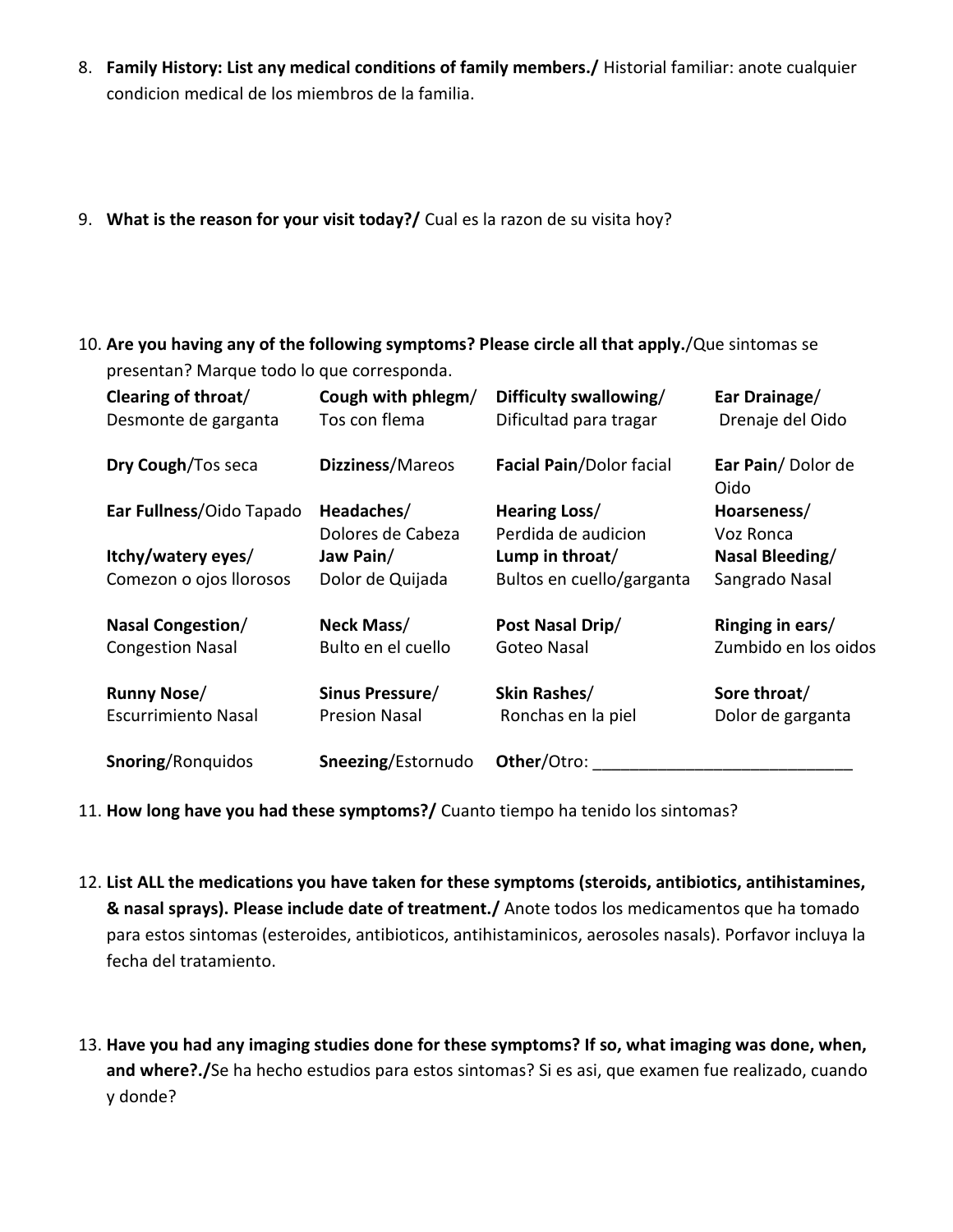

# **ASSIGNMENT OF BENEFITS/AUTHORIZATION**

I hereby authorize all benefits and payments from my insurance for services provided to be paid directly to The Mackie Clinic. I further understand that I am responsible for any charges not covered by my insurance. I permit a copy of this authorization to be used in place of my original consent and signature. This authorization shall remain valid until revoked in writing. My signature below signifies that I fully understand this statement.

# **RESPONSIBILITY FOR PAYMENT OF MEDICAL SERVICES**

I understand that The Mackie Clinic will file my insurance as a courtesy. However, I am ultimately responsible for all medical fees relating to my care should my insurance deny for any reason such as; authorization, deductible, co-insurance, or non-covered service. I understand that I will be responsible for my bill at the time of service. Other office procedures including but not limited to: audiology exams, phenol, in office ventilation tube, etc. also may not be covered by my office co-pay. My signature below signifies that I fully understand this statement.

## **HIPPA Notice of Privacy Practices Acknowledgement of Receipt**

My signature below signifies that I have been provided with a copy of the "Notice of Privacy Practices" to read and review and that I fully understand this notice. I understand that I may receive another copy of the Privacy Notice upon request.

|  |  | Signature (patient or responsible party if patient is a minor) | Date |
|--|--|----------------------------------------------------------------|------|
|  |  |                                                                |      |

\*\*in order to better serve our patients, their families, and comply with federal government's privacy act we ask that you please list below who you give The Mackie Clinic permission to discuss your medical information with:

Name Relationship

Name Relationship

Name Relationship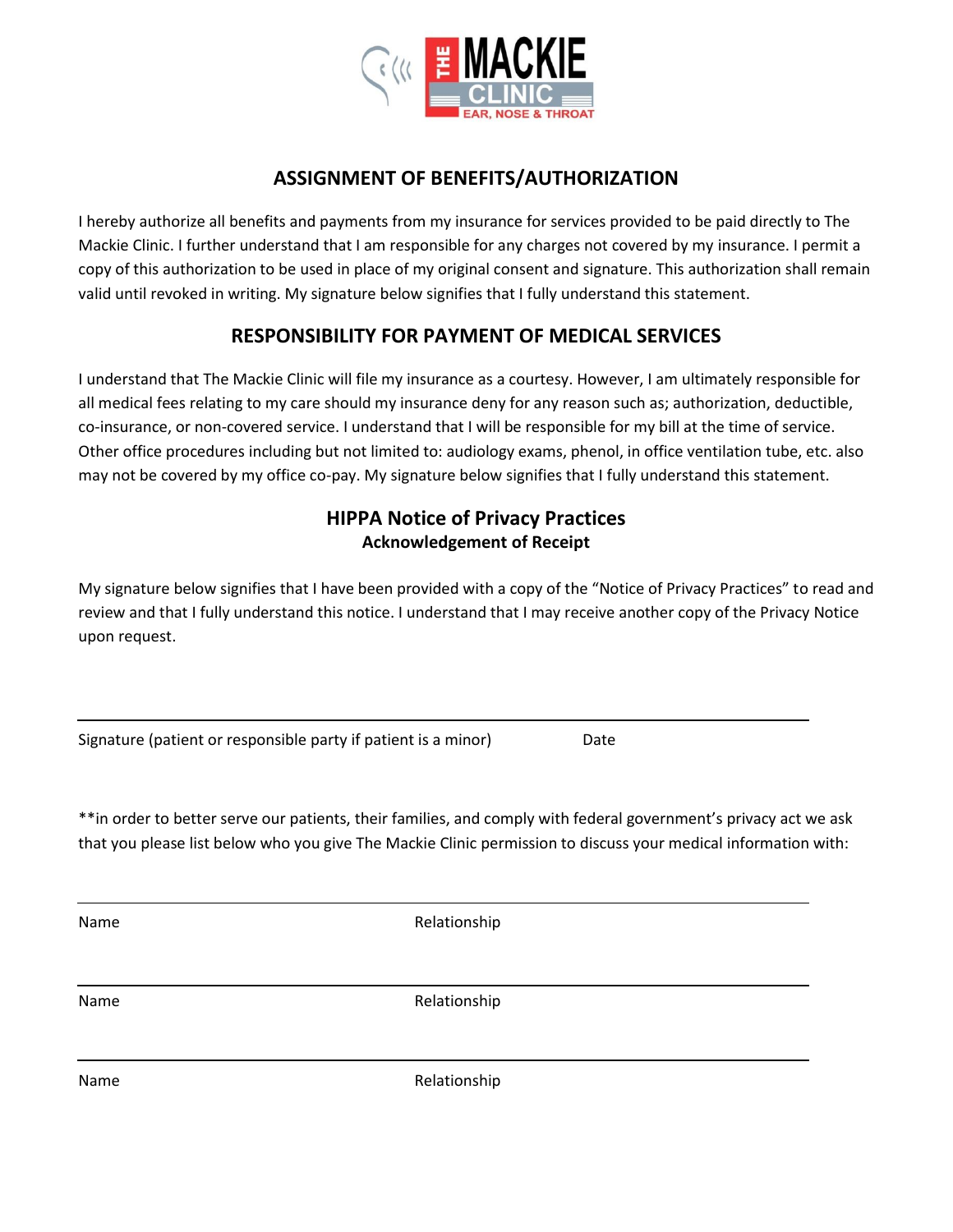

#### **Effective Date: May 1, 2016**

### **The Mackie Clinic Appointment Time Policy:**

The Mackie Clinic is mindful that everyone's time is important. In doing so, please be advised that there is a **15 minute** window of flexibility for your appointment. If you are running later than that, you have 2 options:

Option 1: Reschedule your appointment for a more convenient time for you Option 2: You will be worked in at the end of clinic.

The Mackie Clinic strives to be fair and will not penalize those patients that arrive on time.

For those patients that **arrive early**; this **does not** ensure you will be seen early, although we appreciate your punctuality, the appointment time will be honored as much as possible.

Please understand that due to Dr. Mackie being a surgeon/specialist appointment wait times may run later than scheduled.

Please allow a 24 hour notice to cancel or reschedule an appointment. A \$30 fee will be charged to no shows.

Thank you for your cooperation.

\*\*\*\*\*\*\*\*\*\*\*\*\*\*\*\*\*\*\*\*\*\*\*\*\*\*\*\*\*\*\*\*\*\*\*\*\*\*\*\*\*\*\*\*\*\*\*\*\*\*\*\*\*\*\*\*\*\*\*\*\*\*\*\*\*\*\*\*\*\*\*\*\*\*\*\*\*\*\*\*\*\*\*\*\*

The Mackie Clinic es consciente de que el tiempo de todos es importante. Al hacerlo, tenga en cuenta que hay una ventana de **15 minutos** de flexibilidad para su cita. Si está ejecutando más tarde que eso, tiene 2 opciones:

Opcion 1: Vuelva a programar su cita para un momento más conveniente para usted. Opcion 2: Lo veremos al final de la clinica.

The Mackie Clinic se esfuerza por ser justo y no penalizar a los pacientes que llegan a tiempo.

Para aquellos pacientes que **llegan temprano**; Esto **no asegura** que se le vea temprano, aunque apreciamos su puntualidad, el tiempo de cita será honrado lo más posible.

Por favor, comprenda que debido a que el Dr. Mackie es un cirujano/especialista, los tiempos de espera pueden ser más tarde de lo programado.

Por favor, permita un aviso de 24 horas para cancelar o reprogramar una cita. De lo contrario se cobrara una quota de \$30.

**\_\_\_\_\_\_\_\_\_\_\_\_\_\_\_\_\_\_\_\_\_\_\_\_\_\_\_\_\_\_\_\_\_\_\_\_\_\_ \_\_\_\_\_\_\_\_\_\_\_\_\_\_\_\_\_\_\_\_\_\_\_\_**

Gracias por su cooperación

**Signature/Firma Date/Fecha**